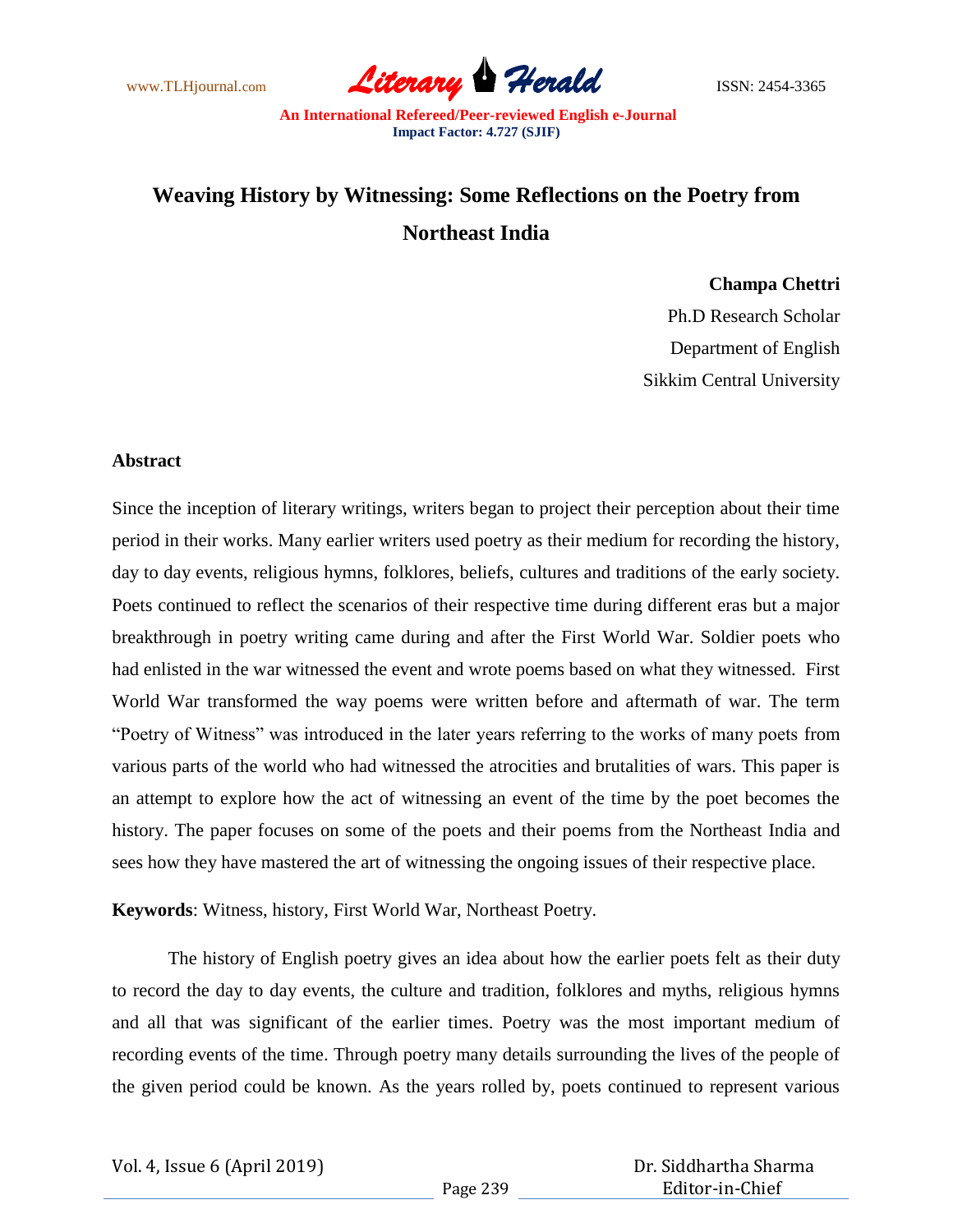

issues of their time in their poetry. However, substantial development came in the form of First World War and the poems written during this period and aftermath of it. The poets who participated in the war wrote their poems witnessing it; in this process they recorded the genuine details of the war. Some poets wrote while in the trenches, some wrote while convalescing, some wrote after the war yet they collectively addressed the brutalities of the war. The terror of the war changed the way poetry was ever written before and after as poets began to respond to the situation in a different way. Earlier war was celebrated and associated with glory, power and might and same was represented in the earlier poetry. But the soldier poets who participated in the war went through extreme sufferings and depicted the horror, suffering, casualities and brutalities of the war. "Many poets did not survive, but their works remain with us as poetic witness to the dark times in which they lived."(Forché 29) Poets like Wilfred Owen and many other soldier poets were killed during the war at their early age. They felt it as their moral duty to bear witness in their poetry to events such as war, tyranny and other forms of injustice. This kind of war and various other atrocities in the history of mankind gave birth to the term "Poetry of witness":

The term "Poetry of Witness" is coined by Carolyn Forche, referring to the poetry written by the poets, who lived in war zones or conflict areas. It is the expression of trauma and suffering. It is an 'alternative history' recounted by the poets as the victims of cruelty, or at least the witness of it; a manifestation of the suffering of the people, subjected to very "serious situations" in periods of war or conflict by the state agencies. (Ashraf 221)

"Poetry of Witness is a type of poetry that attempts to reveal human pain through the art of words." <sup>1</sup> Carolyn Forché"s *Against Forgetting: Twentieth Century Poetry of Witness* (1993), and *Poetry of Witness : The Tradition in English, 1500-2001 (*2014) co*-*edited by Duncan Wu and Carolyn Forché are the two books which have brought awareness about Poetry of Witness to the wider audience. In his book, *The Witness of Poetry* Czeslaw Milosz defined poetry as the "passionate pursuit of the real."  $(25)^2$ 

According to Carolyn Forché, their poetry is "an attempt to speak for more than one and to engage all others" (34). The war poets wrote in order to bring general awakening about the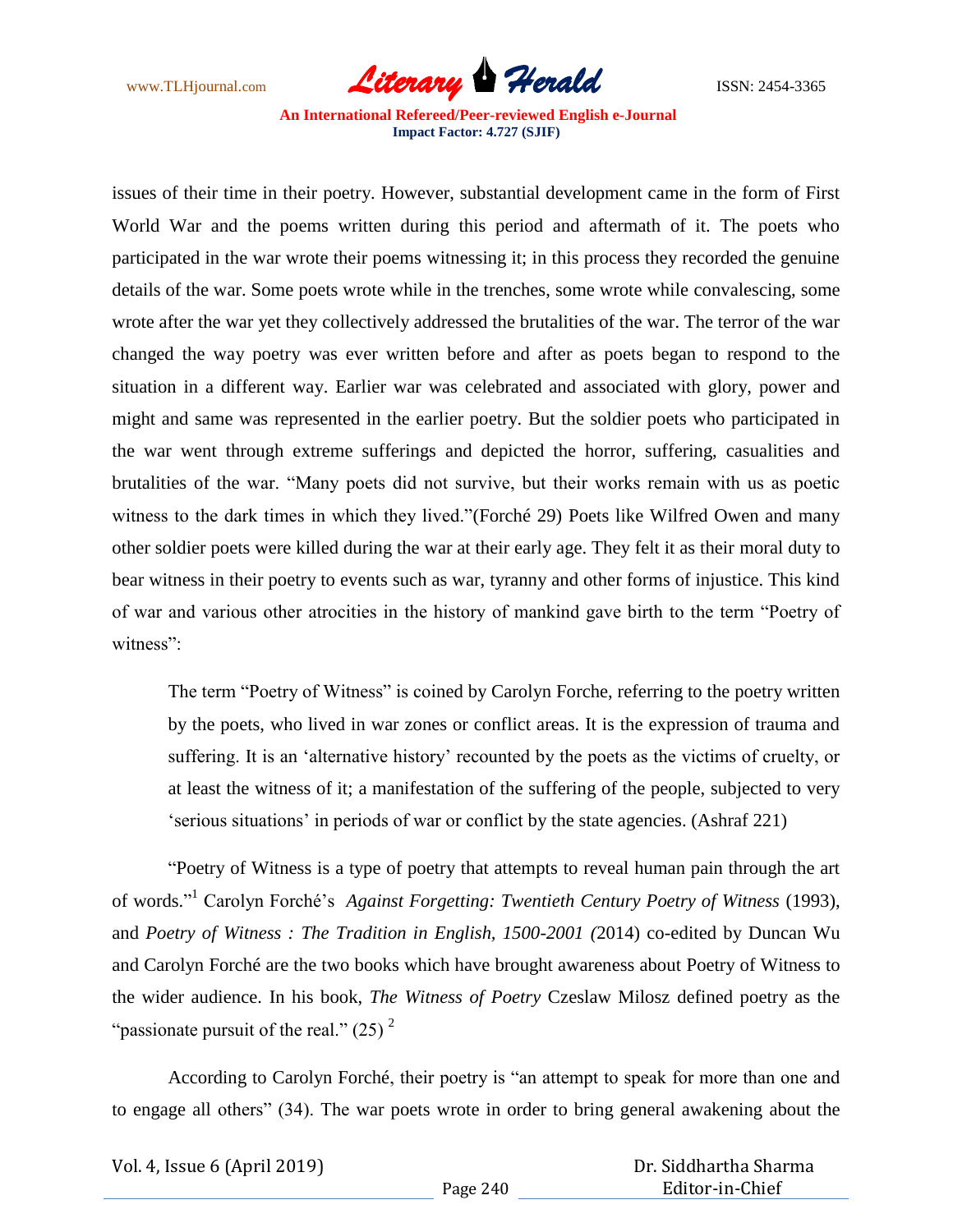

brutalities of the war, to preserve their memories and events of an era that otherwise might get lost and to give voice to their experiences. Their records are the testimony of what has once occurred. These poems were written while the poets were enduring afflictions of worst sort and present the historical records of the time. In Forché's word, "Poem as trace, poem as evidence" (31). It awakens the reader and makes them ponder upon the situation as represented in the poem. It invites for re-thinking, preventing war and atrocities that have already caused greatest casualities in human history. In her essay, "Poetry of Witness" (2011), Forché wrote:

The poem makes present to us the experience of the other, the poem is the experience, rather than a symbolic representation…we are marked by it and become ourselves witnesses to what it has made present before us". Hence, "Witness" occurs not in the poet, but in the reader, meaning that the craft emphasized transitive energy rather than mimetic narrative.<sup>3</sup>

The witness poetry makes the reader feel the experience of the poet; it makes the reader visualize the scene that is represented in the poem. The motive of this kind of poetry is not to frighten the readers but to make them aware of what war is like and what can be done in order to prevent this kind of brutalities in future. Witness poetry has influenced the literary world today like never before. Poets are awakened to the atrocities around and have begun portraying it as it is. The poets from the Northeast India are also witnessed to the issues surrounding their respective regions. Poets like Temsula Ao, Robin Ngangom , Kynpham Sing Nongkynrih and many others are popular for representing the situations as they occur. Poets from the regions are highly conscious about the ongoing circumstances and shoulder the onus to depict it in their poems in the hope of bringing change and awareness among the people. Temusla Ao, a poet from Nagaland is concerned about her communities vanishing culture in the present day due to modernization, urbanization, globalization and several other factors. She is conscious about the present day cultural loss and believes that the solution for many present day issues lies in reviving the traditional past. She has witnessed the degeneration of cultures in the region and wishes to do her part in order to bring awareness about the lost heritage among her people. In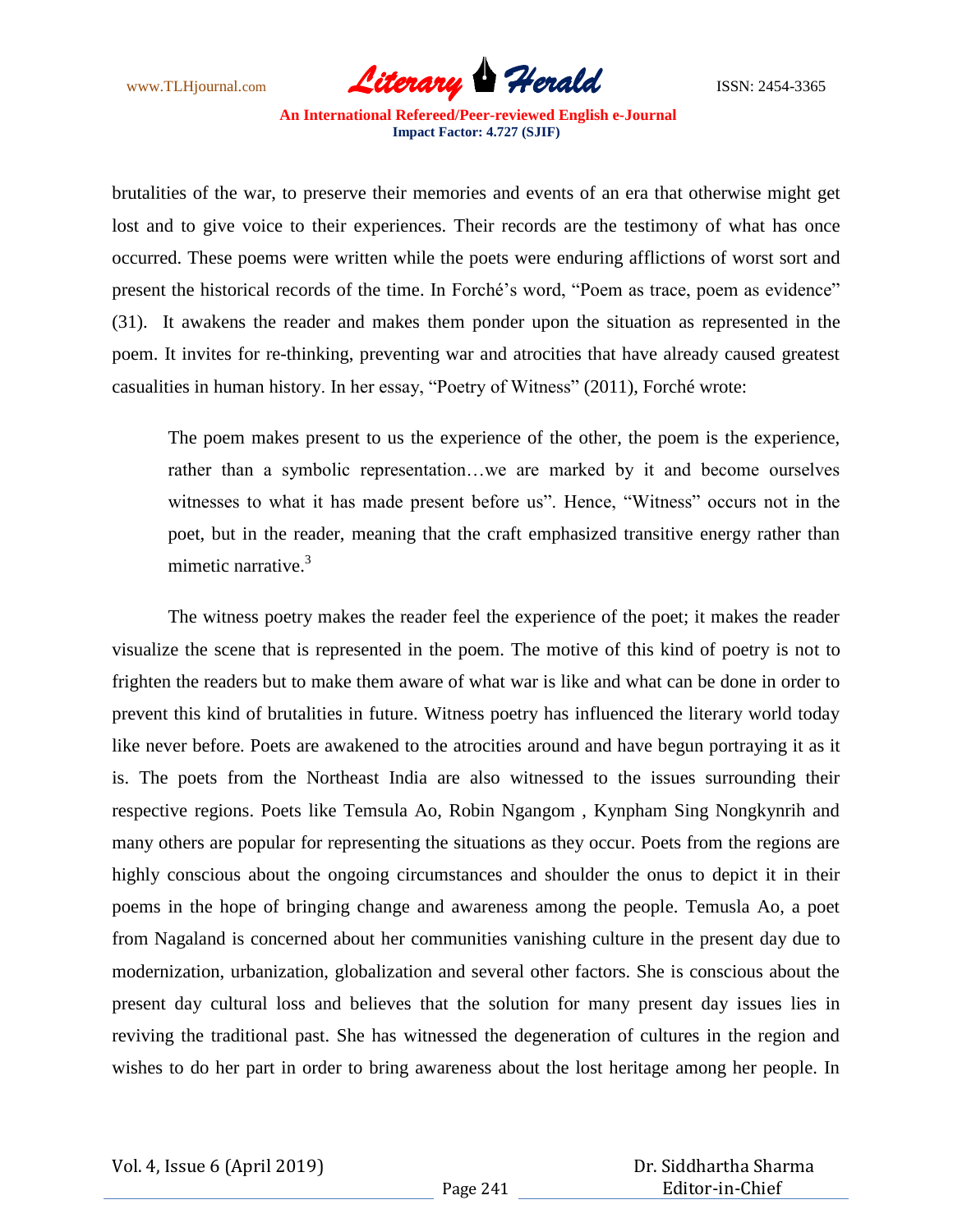

one of her poems "The Old Story-Teller" she narrates the importance of her story telling heritage:

Grandfather constantly warned That forgetting the stories Would be catastrophic: We would lose our history, Territory, and most certainly Our intrinsic identity. (27-32 )

She says she remembers the time when her grandfather once spoke highly about oral stories and warned that forgetting the stories which enshrines the tales, traditions and cultures and secrets of their origin would mean losing their identity. Thus, recognizing the loss and shouldering responsibility to perpetuate this tradition she says:

So I told stories As my racial responsibility To instill in the young The art of perpetuating Existential history and essential tradition To be passed on to the next generation. (33-38)

The poet in order to highlight the importance of storytelling tradition amongst the present day younger generations decides to write about it and also to preserve its importance for the upcoming generations. At present she is dismayed to see that the younger generations disregard their own tradition under the influence of so many modern changes and developments:

But now a new era has dawned. Insidiously displacing the old. My own grandsons dismiss Our stories as ancient gibberish From the dark ages, outmoded In the present times and ask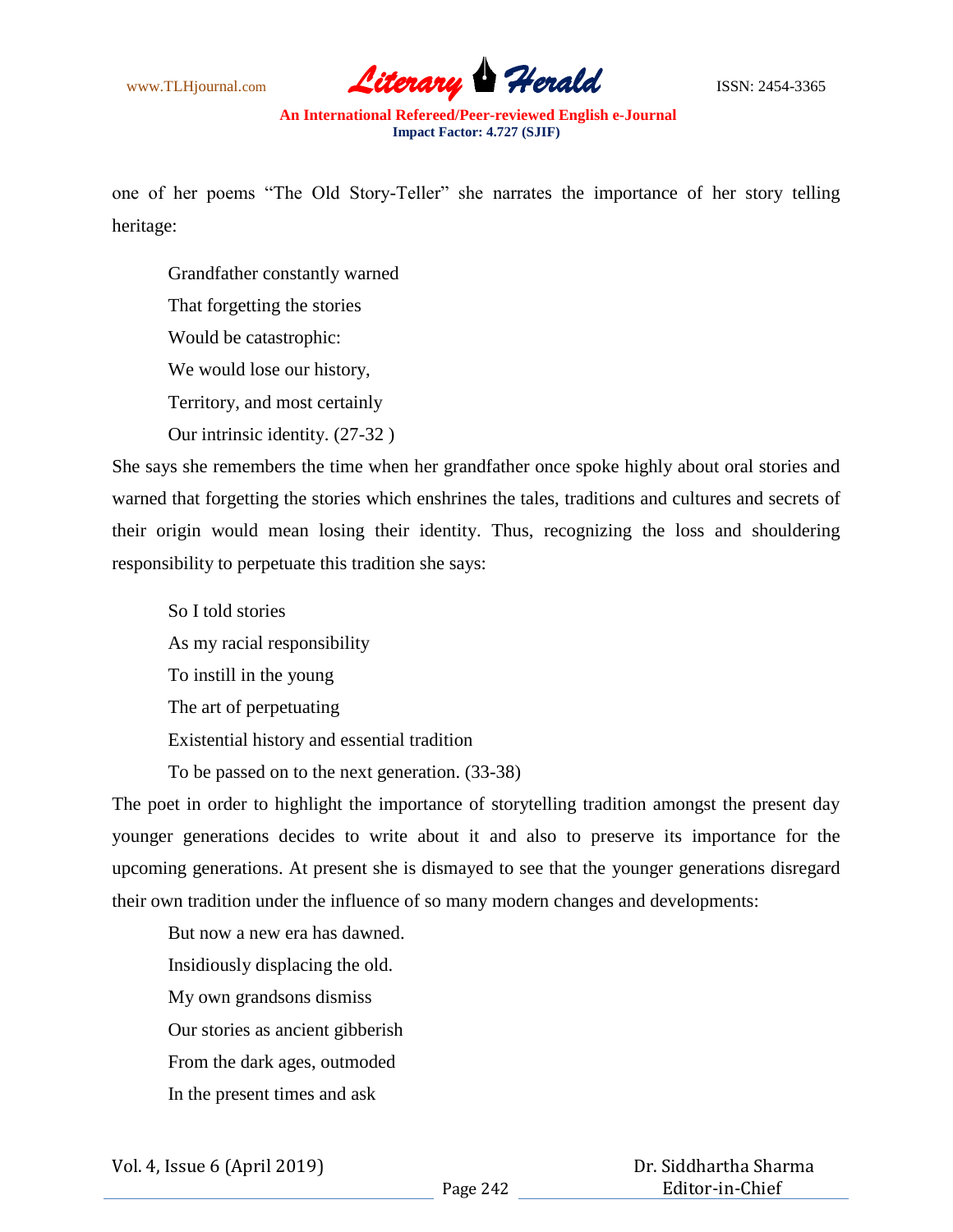

Who needs rambling stories

When books will do just fine? (39-46)

The present generation seems not curious enough about the stories of their tradition; often they reject it giving no importance that it deserves. Thus, the poet chooses to warn them because she believes that nothing really can replace the old precious tradition. In this way she points out the issues of cultural degradation in the region. She decides to portray in order to make people realise what it means to be without an identity of one"s own and what can be done to amend it.

Kynpham Sing Nongkynrih, a poet from Shillong writes about the issues of growing population, infiltration of migrants, haphazard building construction in the region and many other relevant issues of his time. His motivation behind writing his poems are bringing change in the attitudes of mankind as well as change in their behavior. In the editorial theme titled " The Writer and the community: A case for Literary Ambidexterity" he writes:

I too wish to address my people directly, I would like to tell them of the colossal threat to our land posed by the careless flood of humanity and the growing aggressiveness of migrants. I would like to speak to them of the perils of terrorism and the greater peril of human turning terrorists. I would like to tell them of the absurdity of trying to deny their own roots and the anarchy that follows in forgetting their own identity. I would like to talk of our great festivals, of Weiking, and the vitality of their part in our social life. (Nehu Journal)

The Northeast regions as a whole is generally known for its breathtaking beauty, greenery and plenty of forests but the following lines reveal the situation as otherwise. The poet observing the damaged done to once pristine environment reflects:

Inevitably, however, here too, time has left its ugly wounds. Pines like filth are lifted from woodlands in truckloads. Hills lose their summer green, blasted into rocks,

Vol. 4, Issue 6 (April 2019)

 Dr. Siddhartha Sharma Editor-in-Chief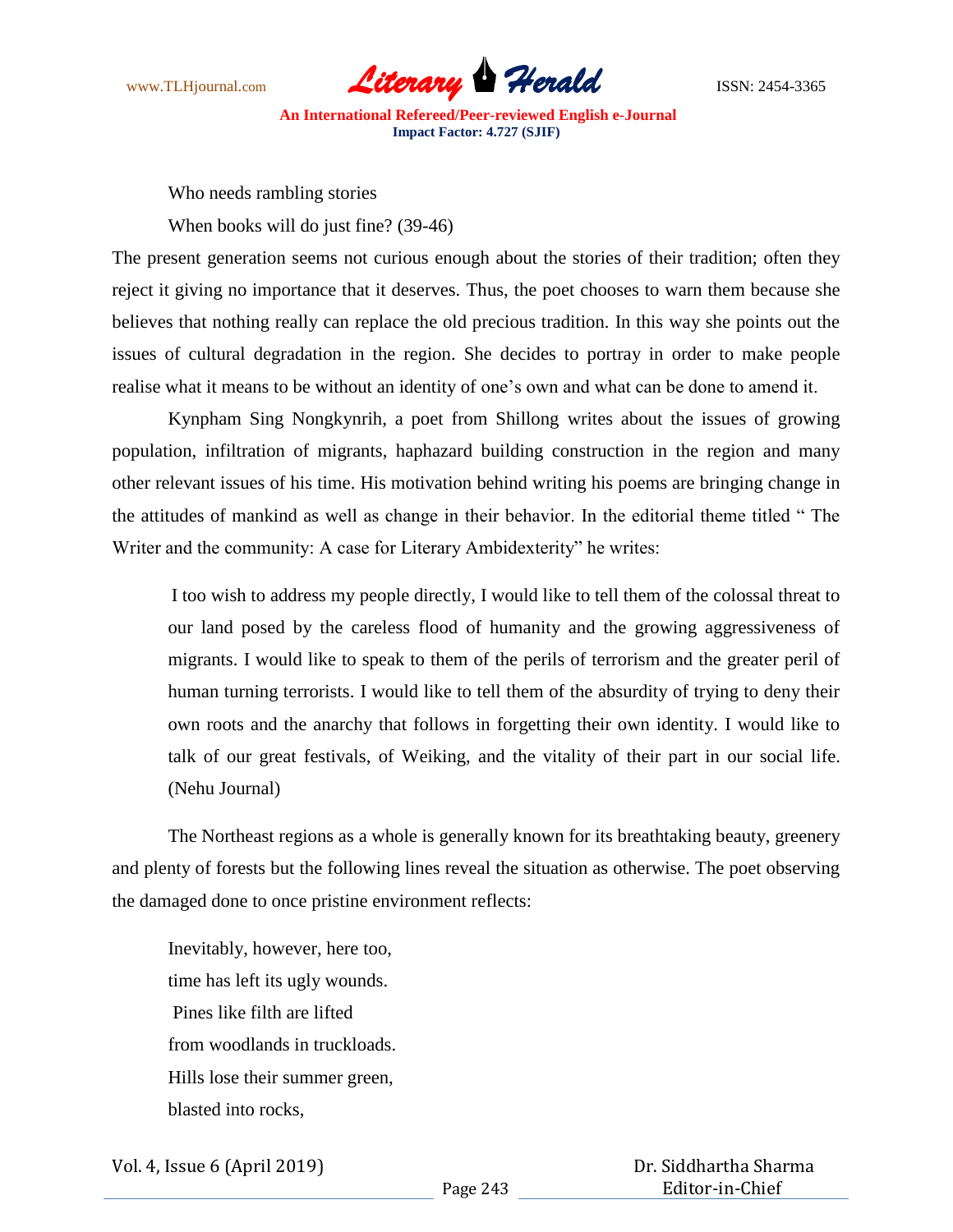

into pebble and sand and the sand is not spared. This is the sadness with us all who cannot think beyond possessions and live but for a single season. ("Kynshi" 38-46)

The poet vividly presents man's actions and his excessive greed. Man's acquisitive nature has led to the decay of natural world around. He has plundered nature and its resources to the edge, sparing nothing. The poet disapproves the rapacity of mankind and their wanton destruction of nature. The mindless acts of man, his thoughtlessness are the plight of the present day.

Similarly, Robin Ngangom, a poet from Manipur reflects upon the conflicts in Manipur in his poetry. His poetry becomes a medium for reflecting on the day to day realities of the region and serves as a testimony to the time of the event and place. In his essay, "Contemporary Manipuri Poetry: An Overview", Robin writes that, "poets also have to write about here and now. And writing about it lends a sense of immediacy and vividness to their poetry. This is perhaps what constitutes "the poetry of witness"". (300). He believes in representing the issues and incident as it is, he further says, "for the first time I have begun to understand Camus's words: "whatever our personal weaknesses may be, the nobility of our craft will always be rooted in two commitments, difficult to maintain: the refusal to lie about what one knows and the resistance to oppression."(299)

Robin by comparing the pleasant past to the corrupted present shows the difference in order to make people realize their roots as well as revive the past. In his poem "I am Sorry to see Poetry in Chains" he observes:

Once prime land, beneficent and fabled and now playground of black-marketers, haven for fortune hunters where none misses a heartbeat as you feed money, sell honour, peddle justice. (36-40)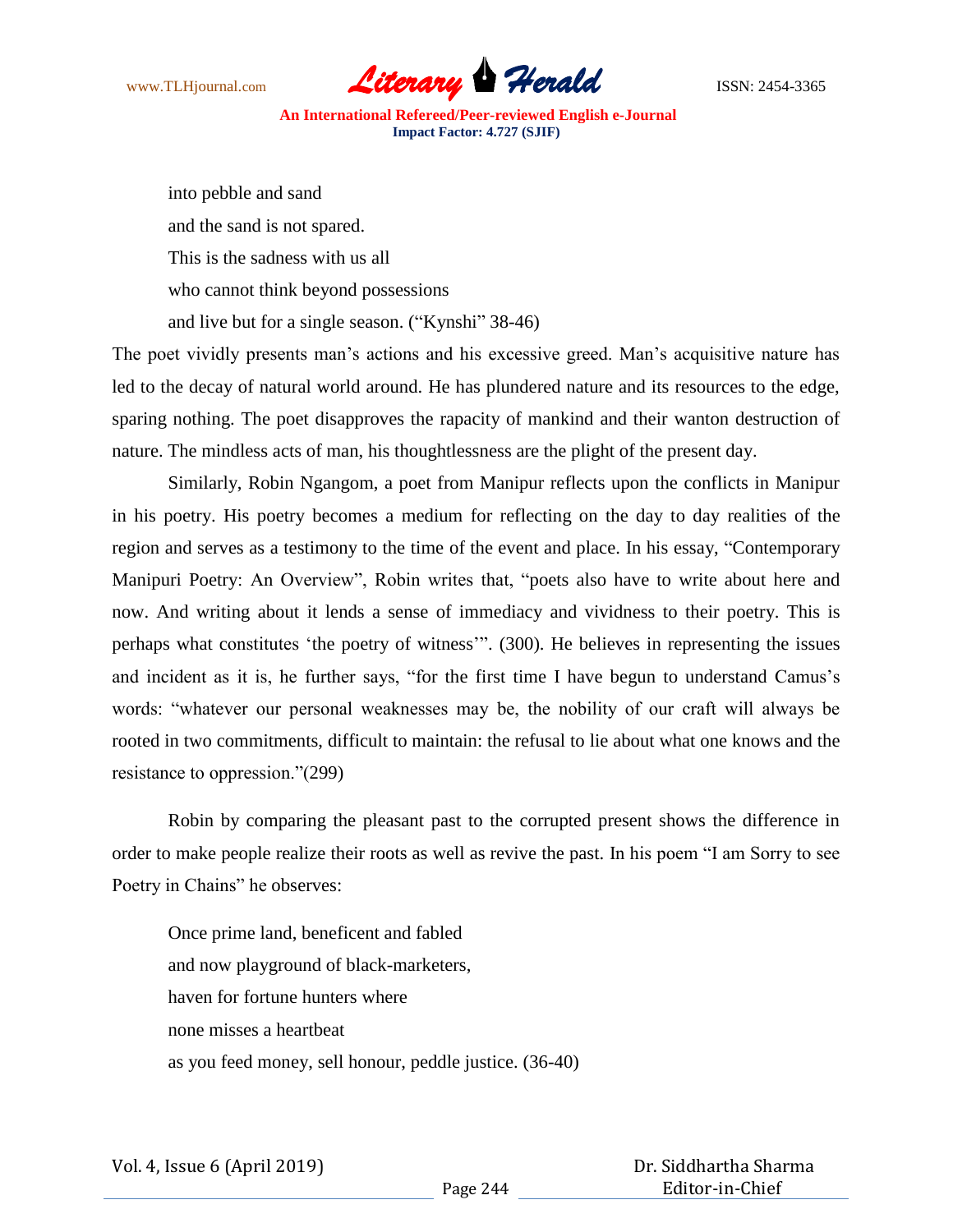

Unlike the beneficent past, the present time in his place appears to be degenerated due to the action of corrupts few. The well being of the past can hardly be seen. The poet does not hesitate to speak about the truth he knows. The very fact these poets are writing about the truth of their respective regions reveals their intense love and concern for their place and people. Their poetry is the result of their personal experiences and is the evidence of the issues that have occurred in the region. According to Forché, "beyond being a medium for reflecting on historical realities, poetry could also serve a testimonial or evidentiary purpose."<sup>4</sup> During the troubled time, the responsibility of the poet is to mirror the issues of the time. In Forché"s words, "what I found was human soul endures in the poetry, poetry is the natural prayer of the human soul and a depository for all that occurred."<sup>5</sup> Hence, these three poets found poetry as their medium to depict several issues of their time. It is not that these three poets represent only the single issue as presented in this paper; in fact, they are standing against different kinds of problems in the region. The major contemporary issues they have addressed in their poetry are universal in nature as it not limited to their region alone, same kinds of issue are prevalent worldwide. Their poetry makes the reader feel and experience what the poet has undergone. In other words, the reader becomes the witness of the events being represented in the poem. By depicting the events as it is they are also recording the history of the region. It thus gives reader a space for deep reflection and further necessary action.

#### **Notes and References:**

1"Poem of Witness.", www.mrbassonline.com/cyberenglish/witnesspoem.htm

2 Milosz, Czeslaw. *The Witness of Poetry*.

www.goodreads.com/book/show/665259.The\_Witness\_of\_Poetry

3 Beasley, Sandra. "Flint and Tinder: Understanding the Difference Between "Poetry of Witness" and"Documentary Poetics"." *Poetry Northwest*. 19 August 2015, www.poetrynw.org/sandrabeasley-flint-and-tinder-understanding-the-difference-between-poetry-of-witness-anddocumentary-poetics/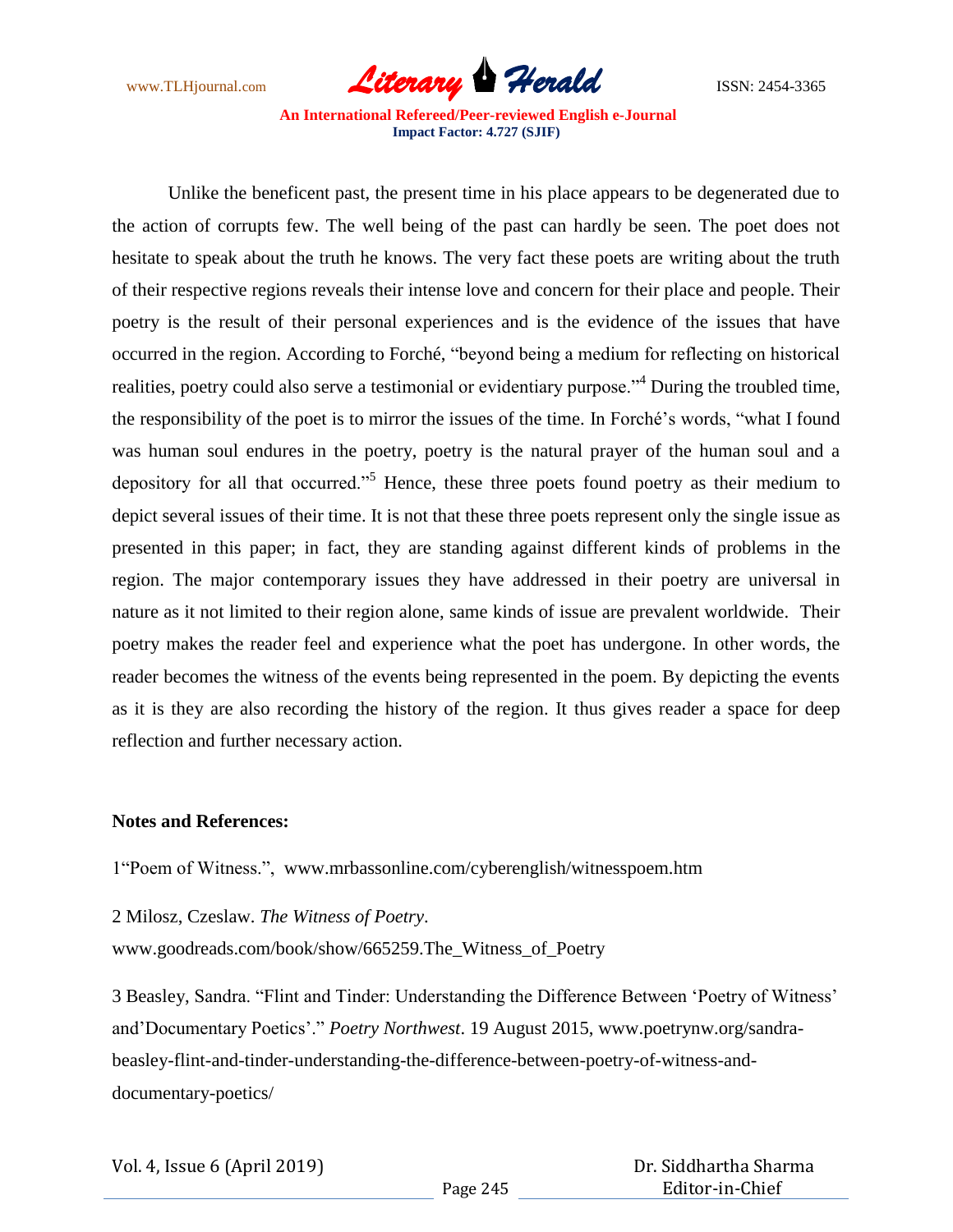

4 Paloff, Benjamin. "Poetry and Catastrophe." *The Nation,* 20 October 2014,

www.thenation.com/article/poetry-and-catastrophe/

5 http://www.3generations.org/cultural-regeneration/against-forgetting-20th-century-poetry-ofwitness/

Forche, Carolyn. "Reading the Living Archives: The Witness of Literary Art." *Poetry Foundation,*2 May 2011*,*www.poetryfoundation.org/poetrymagazine/articles/69680/reading-theliving-archives-the-witness-of-literary-art

Craven, Jackie. "Great War Poems." *ThoughtCo,*22 May 2018*,*www.thoughtco.com/great-warpoems-4163585

## **Works cited:**

Ashraf, Peer Mohd. "Agha Shahid Ali and the Poetry of Witness". *Journal of the Faculty of Arts*,

Vol.10(2017): 221. Date accessed: 15 April 2019.

- Ao, Temsula. "The Old Story Teller." *Book of Songs : Collected Poems 1988-2007.* Heritage, 2013, pp.240-242.
- Forché, Carolyn. *Against Forgetting: 20th Century Poetry of Witness*. New York: W.W Norton & Company, Inc, 1993.

Ngangom, Robin S. "Poetry in the Time of Terror." *Sahitya Akademi* 49.3 (2005): 168-74.

*JSTOR.*Web. 7 April 2019.

| Vol. 4, Issue 6 (April 2019) |          | Dr. Siddhartha Sharma |
|------------------------------|----------|-----------------------|
|                              | Page 246 | Editor-in-Chief       |

Misra, Tilottoma. "Contemporary Manipuri Poetry : An Overview." *The Oxford Anthology of Writings from North-East India Poetry and Essays*. New Delhi : Oxford University Press, 2011, pp. 297-300.